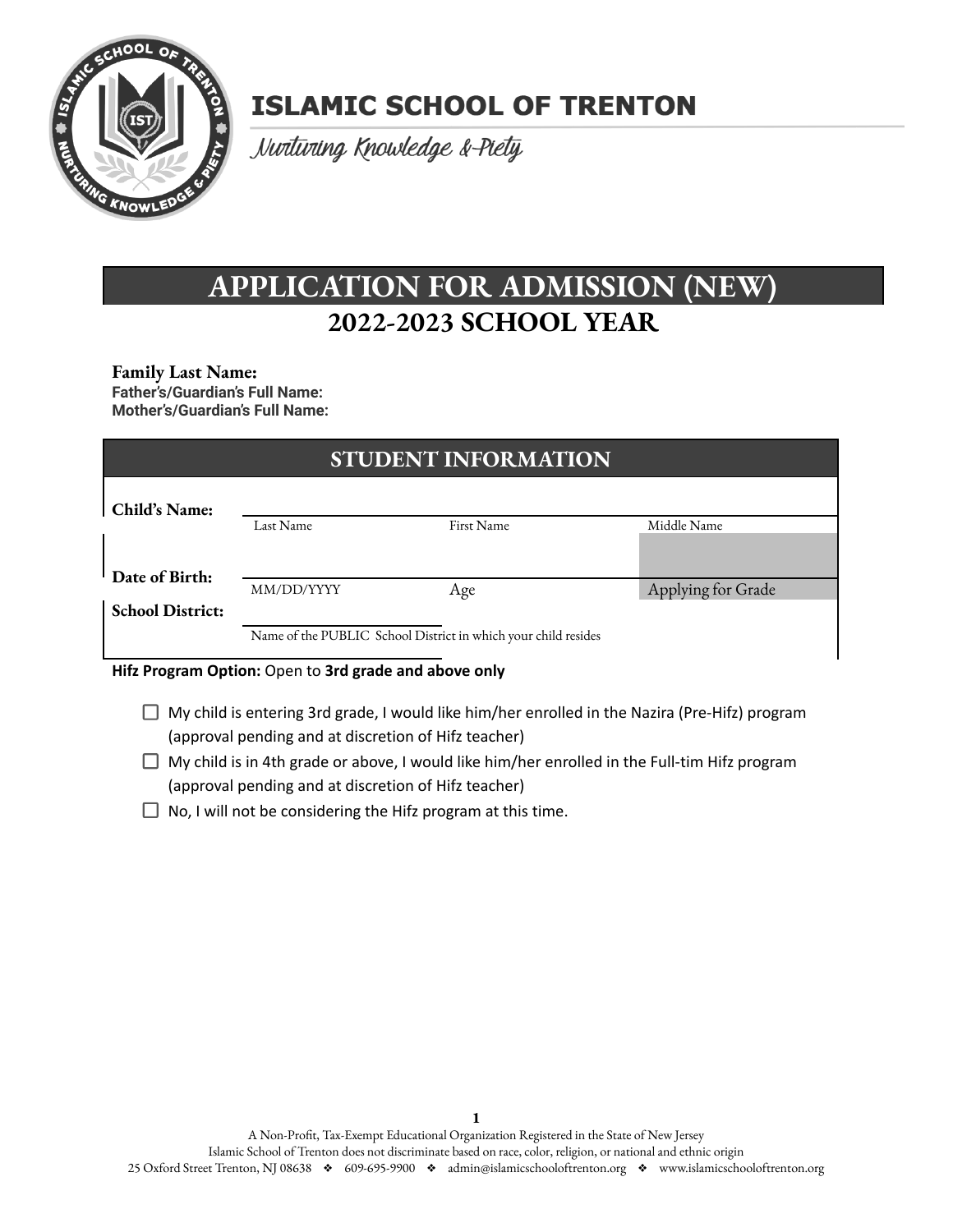## **ADDITIONAL INFORMATION**

| Has the child been enrolled in any school before? If YES, please list the previous school name and grade below: |                                                                                                                                                                                   |                                          |     |  |  |
|-----------------------------------------------------------------------------------------------------------------|-----------------------------------------------------------------------------------------------------------------------------------------------------------------------------------|------------------------------------------|-----|--|--|
| Name of School:                                                                                                 |                                                                                                                                                                                   |                                          |     |  |  |
| School Address:                                                                                                 |                                                                                                                                                                                   |                                          |     |  |  |
|                                                                                                                 | <b>Street</b>                                                                                                                                                                     |                                          |     |  |  |
|                                                                                                                 | City                                                                                                                                                                              | State                                    | Zip |  |  |
| School Phone:                                                                                                   |                                                                                                                                                                                   |                                          |     |  |  |
|                                                                                                                 | XXX - XXX - XXXX                                                                                                                                                                  |                                          |     |  |  |
| Reason for leaving previous school:                                                                             |                                                                                                                                                                                   |                                          |     |  |  |
|                                                                                                                 |                                                                                                                                                                                   |                                          |     |  |  |
| describe which grade and why.                                                                                   | Has your child ever been suspended, expelled, or received any disciplinary action in school? If YES, please<br>Has your child ever repeated a grade? If YES, which grade and why. |                                          |     |  |  |
|                                                                                                                 |                                                                                                                                                                                   |                                          |     |  |  |
| You have indicated that your child has been tested for the following:                                           |                                                                                                                                                                                   |                                          |     |  |  |
| $\Box$ Learning Disability                                                                                      |                                                                                                                                                                                   | DHD/ADD<br><b>Emotional Difficulties</b> |     |  |  |
| Language Processing                                                                                             |                                                                                                                                                                                   | None                                     |     |  |  |
|                                                                                                                 | List any extracurricular school activities your child has participated in during the last school year (e.g. Masjid<br>activities, Sunday school, sports, special programs, etc.)  |                                          |     |  |  |
| Child lives with:                                                                                               |                                                                                                                                                                                   |                                          |     |  |  |
| <b>Both Parents</b>                                                                                             |                                                                                                                                                                                   | Other                                    |     |  |  |
| Mother                                                                                                          |                                                                                                                                                                                   | Father                                   |     |  |  |